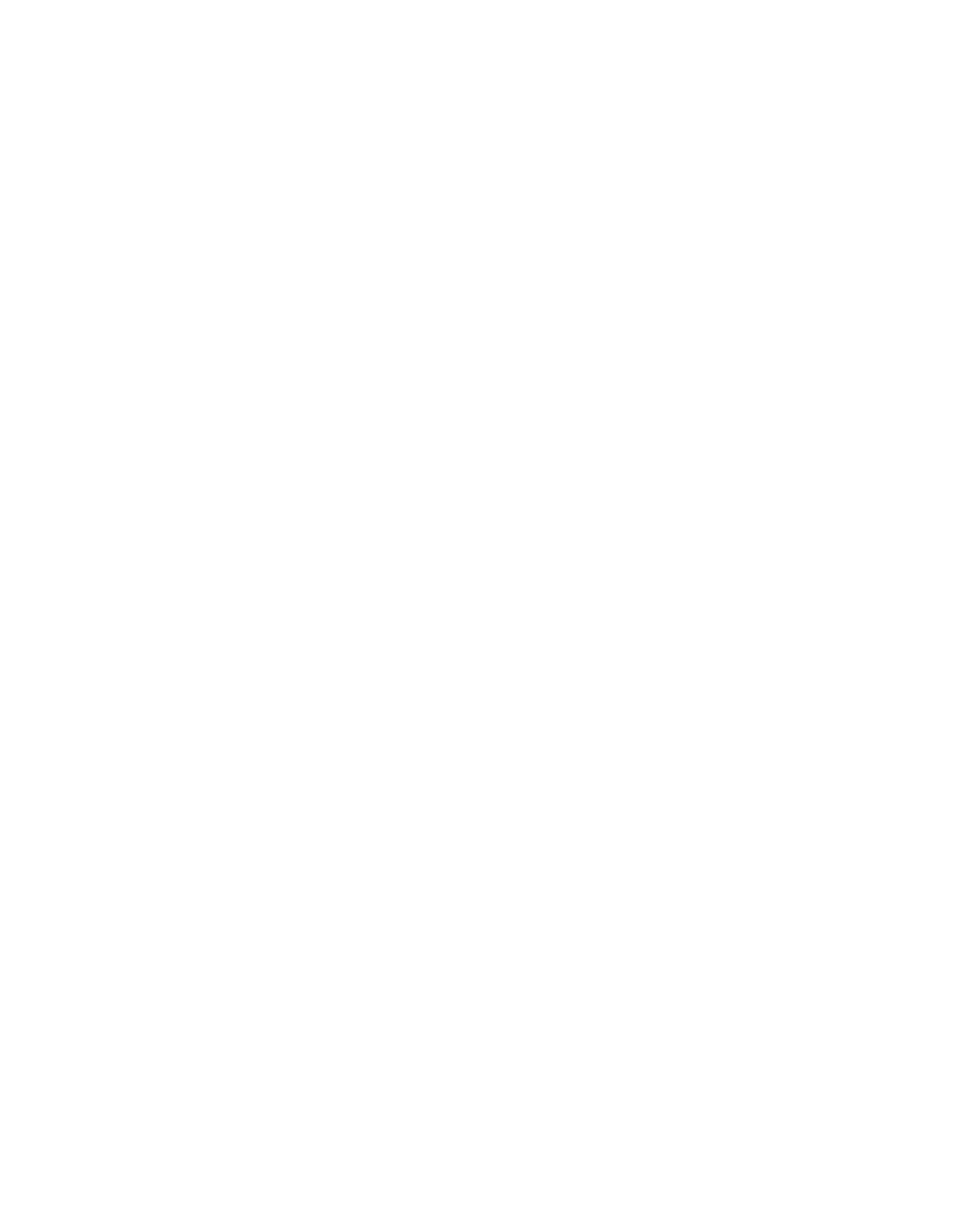

### **COMPLAINT OF EMPLOYEE MISCONDUCT**

A proper relationship between the public and the police department is fostered by confidence and trust, which is essential to effective law enforcement.

Employees must be cognizant of the rights of all people, at all times. Employees also must be free to exercise their best judgment and initiate action in a reasonable, lawful and impartial manner, without fear of reprisal or undue criticism or restraint.

Therefore, pursuant to California Penal Code 832.5, it is the policy of this department to accept all complaints of alleged misconduct by our personnel. Complaints are accepted, regardless of the means by which they are communicated, whether by letter, telephone, or in person, or by any other means or device which lends itself to intelligible communication.

This complaint process provides for the proper, effective, and reasonable investigation of all complaints, resulting in corrective action being taken when warranted. This process also has the built-in protective measures to shield an employee from unjust criticism or penalty when they have properly discharged their duties.

Furthermore, the purpose of the process is to ensure the upholding of the integrity of the Police Department, by prompt and thorough investigation of actual or alleged misconduct (which shall include the violation of any department policy, rule, regulation, or order).

Our goals are to:

- 1. Maintain a constant check on the efficiency and fairness of our policies and procedures.
- 2. Absolve the innocent.
- 3. Establish responsibility for improper conduct when and where it exists.
- 4. Facilitate prompt and just discipline in accordance with the City's Personnel Rules, Regulations, and Policies and the Police Policy Manual.

Community involvement in this constructive airing and resolution of differences helps us maintain the highest quality of police services possible. Answers to frequently asked questions regarding the complaint process are on the reverse side of this letter.

Best Regards,

ANDREW WHITE Chief of Police